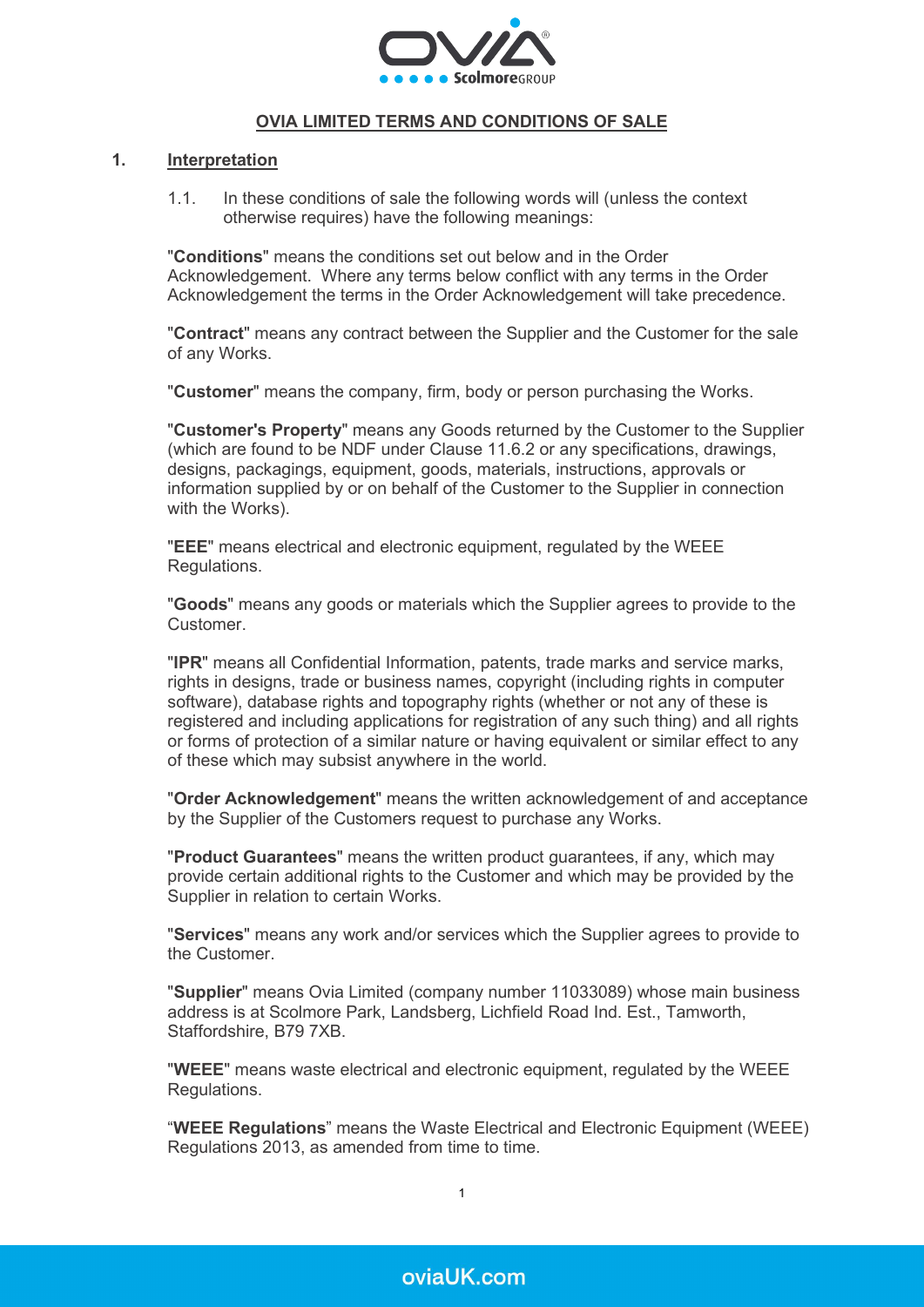"**Works**" means Goods and/or Services (as appropriate).

- 1.2. The words "agreed in writing" will mean expressly agreed in writing and signed by a director of the Supplier.
- 1.3. The headings are for reference only and will not affect the interpretation of these Conditions.
- 1.4. the Supplier reserves the right at anytime without liability to correct any clerical, typographical or other similar errors or omissions made by its employees.

# **2. Quotations**

- 2.1. Any quotation (whether written or oral) is given on the basis that no contract will come into existence other than in accordance with the provisions of Clauses [3.5](#page-1-0) and [3.6.](#page-1-1)
- 2.2. Unless otherwise agreed in writing any quotation is valid only for a period of 24 hours from its date of issue provided that the Supplier has not previously withdrawn it by written or oral notice to the Customer.

# **3. Application of Terms**

- 3.1. (Subject to Clause [3.4\)](#page-1-2) these Conditions are the only conditions on which the Supplier is prepared to deal with the Customer and they will govern the Contract and all of the Supplier's future supplies to the Customer.
- 3.2. No terms, conditions or warranties endorsed upon, delivered with, referred to or stipulated or contained in any purchase order or other similar document delivered or sent by the Customer to the Supplier will form part of the Contract.
- 3.3. Any reference in the Order Acknowledgement to the Customer's purchase order or other similar document will not be deemed to imply that any terms, conditions or warranties endorsed upon, delivered with, referred to, stipulated or contained in such purchase order or other similar document will form part of the Contract.
- <span id="page-1-2"></span>3.4. No employee or agent of the Supplier has authority to vary these Conditions orally. No variation to, waiver of or addition to these Conditions or any representation about the Works will have any effect unless it is agreed in writing and contains a specific reference to these Conditions and is signed on the Supplier's behalf by a director of the Supplier.
- <span id="page-1-0"></span>3.5. Each purchase order for Works issued by the Customer will be deemed to be an offer by the Customer to purchase Works subject to these Conditions.
- <span id="page-1-1"></span>3.6. No purchase order placed by the Customer will be deemed to be accepted by the Supplier until an Order Acknowledgement is issued by the Supplier or (if earlier) the Supplier supplies the Works to the Customer.
- 3.7. The Customer must ensure that the content of its order and any applicable specification are complete and accurate.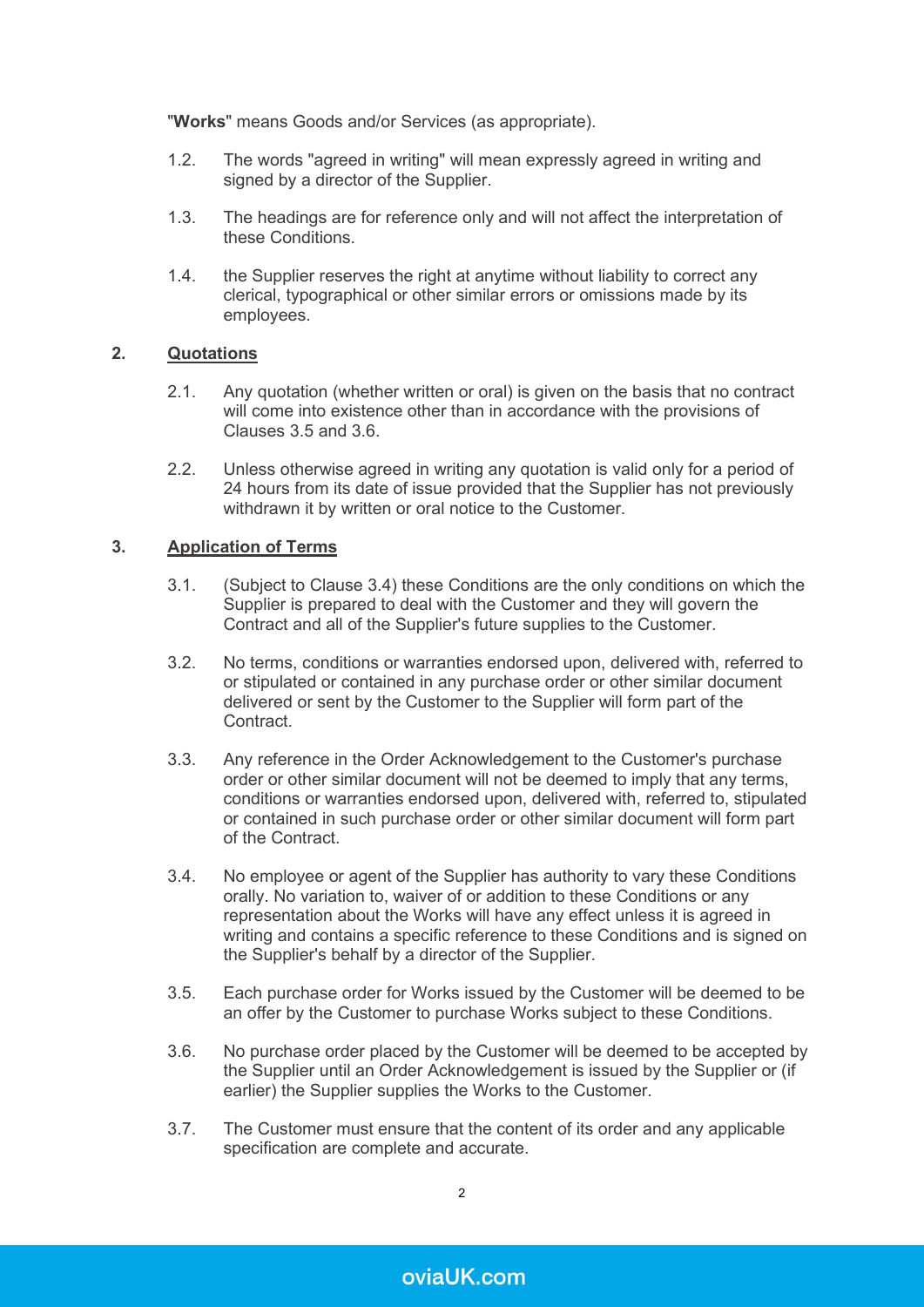- 3.8. Unless otherwise agreed in writing all drawings, illustrations, descriptions, specifications, technical data, advertising and other similar information issued by the Supplier or contained on the Supplier's Website or in the Supplier's catalogues, brochures, trade literature, price lists or other similar published materials are issued or published only for the purpose of giving an approximate idea of the Works described in them and will not form part of the **Contract**
- 3.9. Any purchase order which has been accepted by the Supplier in accordance with Clause [3.6](#page-1-1) may only be cancelled, postponed or varied by the Customer with the prior written consent of the Supplier and on terms that the Customer will indemnify the Supplier in full against all losses (including but not limited to loss of profit), costs (including but not limited to inventory and other commitments made by the Supplier as a result of such purchase order), damages, charges and expenses incurred (directly or indirectly) by the Supplier as a result of such cancellation, postponement or variation.

# **4. Delivery**

- 4.1. Any times specified or agreed by the Supplier for the delivery of the Works are given in good faith but are an estimate only. the Supplier will use its reasonable endeavours to deliver the Works within the times specified or otherwise agreed and if no time is specified or agreed by the Supplier delivery will take place within a reasonable time. The time for the delivery of the Works will not be of the essence of the Contract.
- 4.2. (Subject to the provisions of Clause [4.3\)](#page-2-0) the Customer will collect the Works from the Supplier's place of business and delivery will be deemed to take place when the Supplier notifies the Customer that the Works are ready for collection and unless otherwise agreed in writing the Customer will collect the Works within 3 working days of the issue of such notice.
- <span id="page-2-0"></span>4.3. If the Supplier agrees to deliver the Works then subject to Clause [4.4](#page-2-1) delivery will be deemed to take place when the Works are delivered to the Customer at the place stated in the Supplier's Order Acknowledgement or such other place as the parties may agree except that delivery to a carrier for the purpose of transmission to the Customer will be deemed to be delivery to the Customer and sections 32(2) and (3) of the Sale of Goods Act 1979 will not apply.
- <span id="page-2-1"></span>4.4. Subject to Clause [4.3](#page-2-0) the Supplier will make such arrangements for the carriage and insurance of the Works as it thinks appropriate but the Customer will indemnify the Supplier against any costs or expenses the Supplier incurs as a result of such carriage and insurance (including but not limited to export and/or import duties and any costs of packing, loading and/or unloading) such costs and/or expenses to be paid by the Customer when it is due to pay for the Works.
- 4.5. The Supplier will use reasonable endeavours to ensure where necessary that the Works will be packed so as to be adequately protected against damage in normal conditions of transit of usual duration.
- 4.6. The Supplier may deliver the Works in instalments. Deliveries of further instalments may be withheld until the Works comprised in earlier instalments have been paid for in full. Default by the Supplier (howsoever caused) in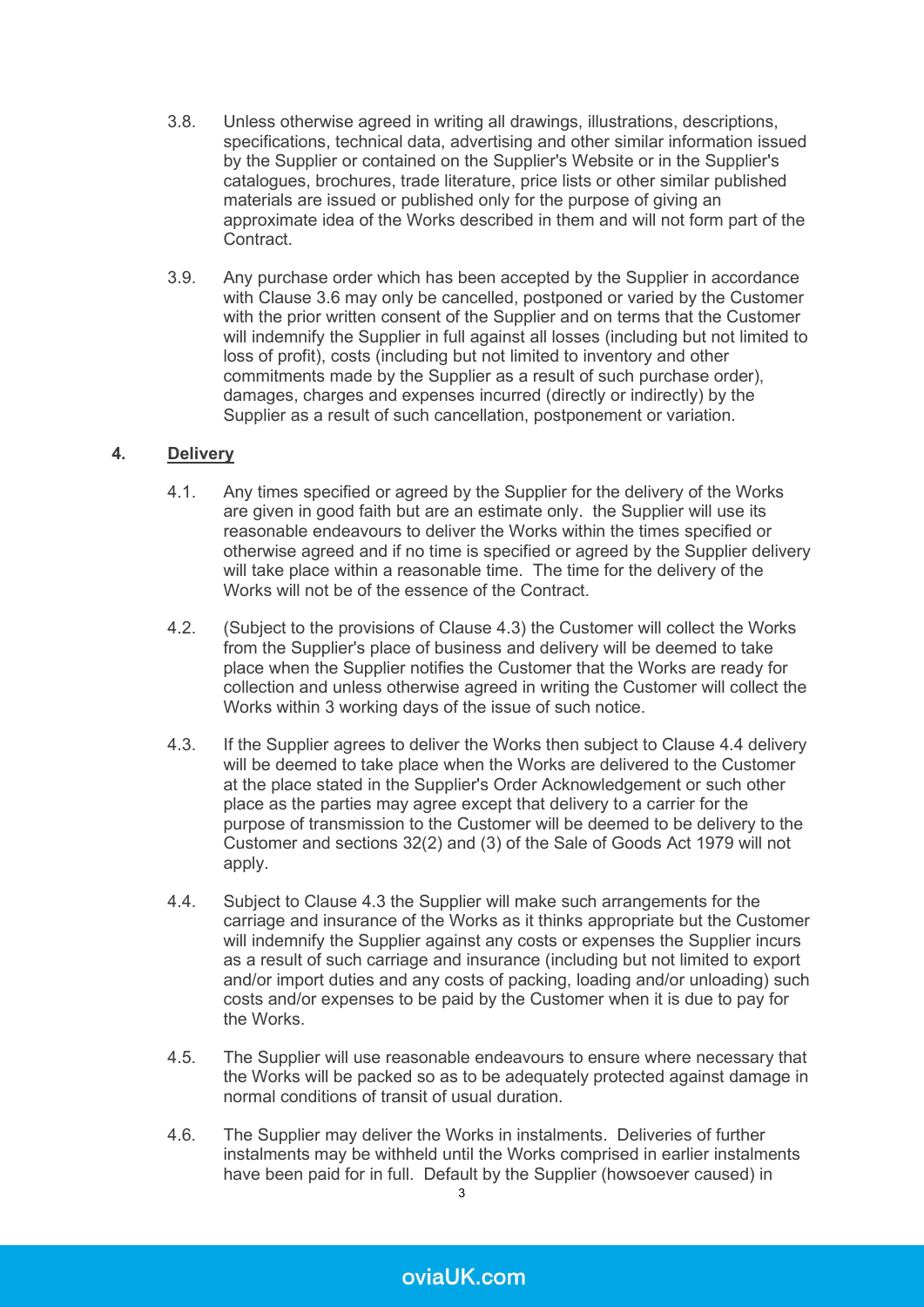respect of one or more instalments will not entitle the Customer to terminate the relevant Contract as a whole.

- 4.7. In the event of any delay in the delivery of any Goods and/or the performance of any Services which are attributable to any act or omission by the Customer:
	- 4.7.1. delivery of the Goods and/or performance of the Services will be deemed to have taken place at the time which but for such delay, delivery or performance it would have taken place and any extra costs (including but not limited to storage and insurance costs) incurred as a result of such delay will be added to the Contract price and paid by the Customer; and
	- 4.7.2. the Supplier may sell or otherwise dispose of such Goods (as it sees fit) 28 days after such delay and deduct any monies payable to the Supplier by the Customer from the sale proceeds and account to the Customer for any excess or charge the Customer for any shortfall.
- 4.8. Where the Works are to be supplied from stock such supply is subject to the availability of the stock at the date of delivery.
- <span id="page-3-0"></span>4.9. On delivery to the Customer all Works should be examined by the Customer. The Supplier will not be liable for any damage to or any shortages in or nondelivery of the Works (even if caused by the Supplier's negligence) unless the same is notified in writing by the Customer to the Supplier (together with all relevant details) within 48 hours of the actual or anticipated date of delivery (as appropriate). Any damage to or any shortages in or non-delivery of part of the Works will not affect the Contract in respect of the other parts of the Works.
- 4.10. Subject to a notice being provided in accordance with Clause [4.9](#page-3-0) the Supplier will, if it is reasonably satisfied that any Works have not been delivered as a result of the Supplier's fault (in its sole discretion) either arrange for delivery as soon as reasonably possible or (where the Contract price has been invoiced) give credit (at the pro rata Contract price) to the Customer for such Works.
- 4.11. If the Supplier complies with Clause [4.9](#page-3-0) it will (subject to Clause [12.2\)](#page-11-0) have no further liability (in contract, tort (including but not limited to negligence) or otherwise) for such shortages or non-delivery.
- 4.12. The Customer will (at its own expense) provide such advice, assistance and information as may be required to enable the Supplier to perform its obligations under this Contract.

# **5. Risk and Ownership**

5.1. The Customer acknowledges that before entering into this Contract it has expressly represented and warranted that it is not insolvent and has not committed any act of bankruptcy, or being a company with limited and unlimited liability, knows of no circumstances which would entitle any debenture holder or secured creditor to appoint a receiver, to petition for winding up of the Customer or exercise any other rights over or against the Customer's assets.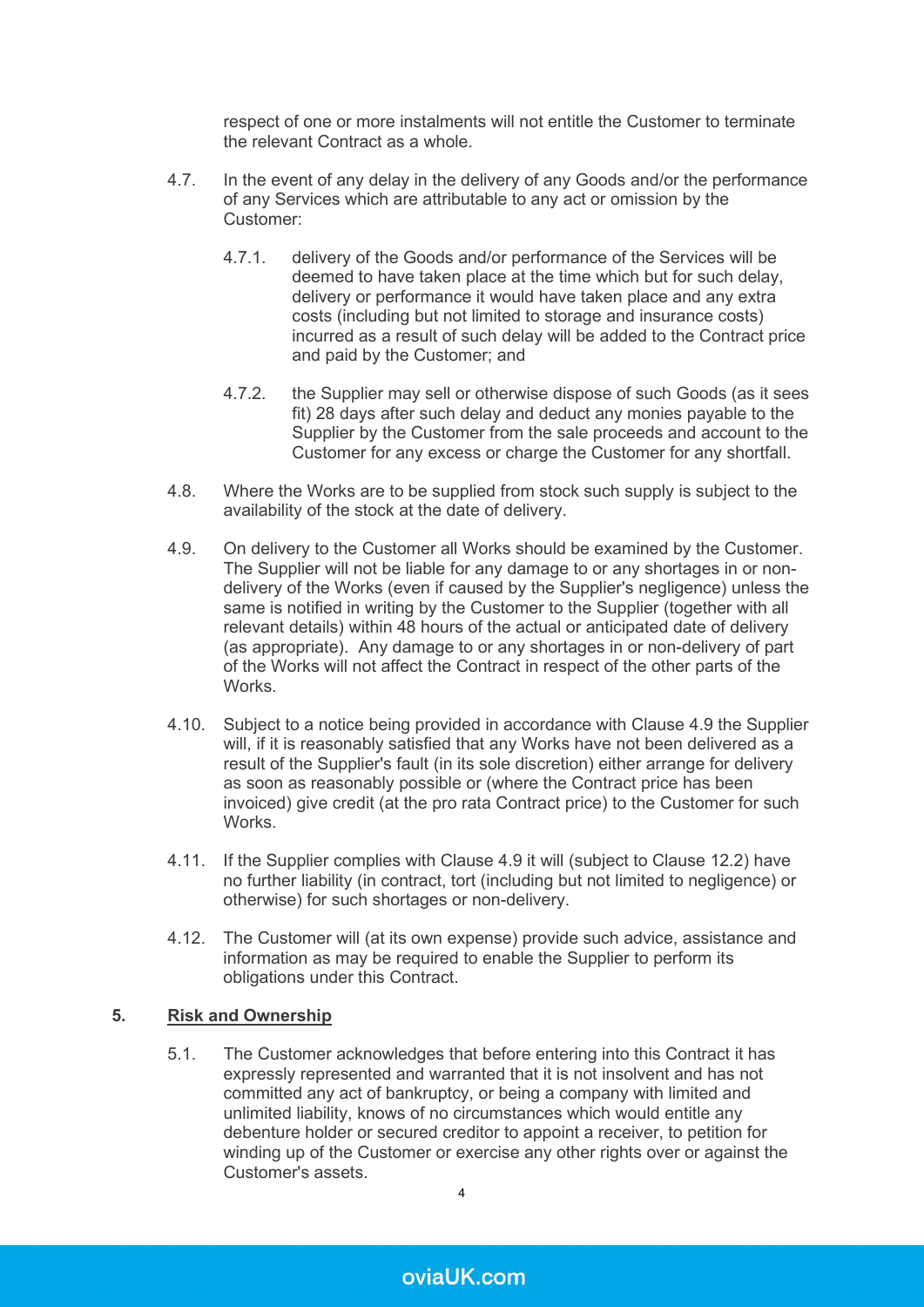- <span id="page-4-0"></span>5.2. (Unless otherwise agreed in writing) the Goods are at the risk of the Customer from the time of delivery or deemed delivery (as appropriate) to the Customer in accordance with these Conditions and loading and off loading (as appropriate) will be at the Customer's risk. Section 20(2) of the Sale of Goods Act 1979 will not apply.
- <span id="page-4-1"></span>5.3. (Notwithstanding that risk in the Goods will pass to the Customer in accordance with the provisions of clause [5.2\)](#page-4-0) ownership of the Goods (both legal and equitable) will remain with the Supplier (unless ownership is properly vested in some other person by the operation of any statute) until the Supplier has received in full (in cash or cleared funds):
	- 5.3.1. all sums due in respect of the Goods; and
	- 5.3.2. all other sums which are or which become due to the Supplier from the Customer on any account.
- <span id="page-4-2"></span>5.4. Until ownership of the Goods has passed to the Customer under Clause [5.3,](#page-4-1) the Customer will:
	- 5.4.1. hold the Goods on a fiduciary basis as the Supplier's bailee;
	- 5.4.2. keep the Goods free from any charge, lien or other encumbrance;
	- 5.4.3. store the Goods (at no cost to the Supplier) separately from all other goods or materials of the Customer or any third party in such a way that they remain readily identifiable as the Supplier's property and easily accessible to the Supplier;
	- 5.4.4. not destroy, deface or obscure any identifying mark on the Goods or their packaging;
	- 5.4.5. maintain the Goods in a satisfactory condition;
	- 5.4.6. insure the Goods on the Supplier behalf for their full price or replacement value (whichever is the greater) against all usual risks and to the reasonable satisfaction of the Supplier and on request produce such policy of insurance to the Supplier;
	- 5.4.7. hold all proceeds of the insurance referred to in clause 5.4(f) on trust for the Supplier and not mix it with any other money or pay the proceeds into any overdrawn bank account; and
	- 5.4.8. allow the Supplier access at any reasonable time to enable the Supplier to verify that the Customer has complied with its obligations under this Clause [5.4.](#page-4-2)
- 5.5. The Customer may resell, use or otherwise dispose of the Goods before ownership has passed to it only if any such sale, use or disposition will be effected in the ordinary course of the Customer's business at full market value and will be a sale, use or disposition of the Supplier's property on the Customers own behalf and the Customer will deal as principal when marking such sale, use or disposition.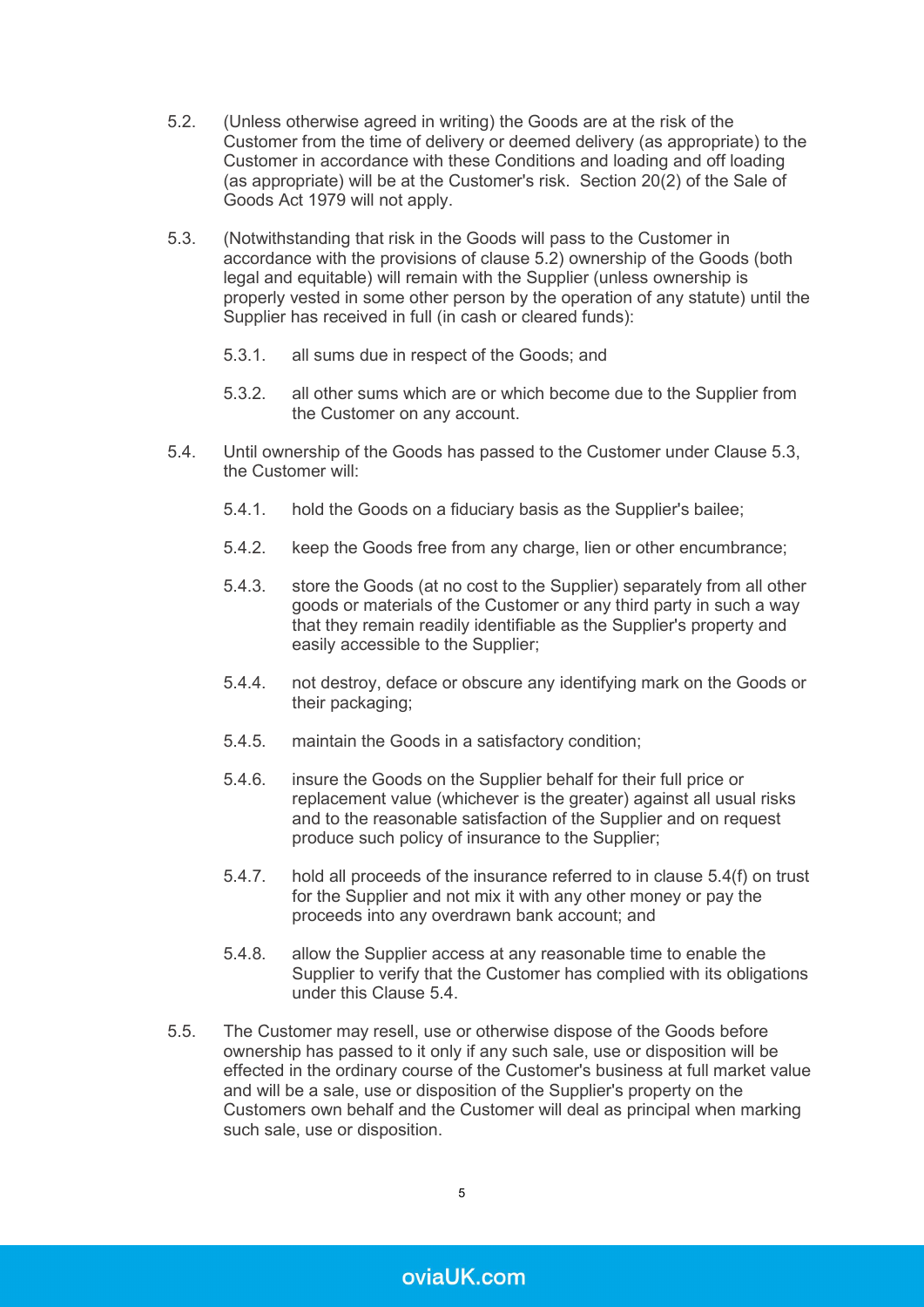- 5.6. Once payment becomes due, the Supplier may while the owner of the Goods (without prejudice to its other rights) demand the immediate return of the Goods at any time and the Customer must comply with (and bear the cost of) such demand immediately. If the Customer fails to return such Goods, the Customer grants to the Supplier or its successors in title, and their respective employees and agents, an irrevocable license to enter the Customer's premises (with or without vehicles) to remove the Goods (the cost of which shall be borne by the Customer) and may sell or otherwise deal with the Goods.
- 5.7. The Supplier will be entitled to recover payment for the Goods notwithstanding that ownership of any of the Goods has not passed from the Supplier.
- 5.8. The Goods will be deemed sold or used in the order delivered to the **Customer**

# **6. Goods Stocked Against Anticipated Orders**

By arrangement between the Supplier and the Customer, and at the Supplier's entire discretion, Goods may be stocked by the Supplier against anticipated future purchase orders for such Goods from the Customer. In all such cases:

- 6.1. The maximum period for which such goods shall be retained by the Supplier ("**the Maximum Period**") shall be as agreed between the Supplier and the Customer or, where no specific arrangement has been reached for the maximum period for which the Goods are retained by the Supplier, such period shall be deemed to be 6 calendar months.
- 6.2. All Goods remaining retained at the end of the Maximum Period shall, at such date, be deemed to have been the subject of a purchase order on that date from the Customer to the Supplier and which has been the subject of an Order Acknowledgement for prompt delivery to the Customer. Payment will be required in accordance with Clause [7.](#page-5-0)

# <span id="page-5-0"></span>**7. Price and Payment**

- 7.1. The price for the Works will be the price set out in the Order Acknowledgement (or otherwise agreed in writing) between the parties.
- 7.2. Each price is based on the scope of the Works and the instructions and information provided by the Customer. The Supplier reserves the right (in its absolute discretion) to amend the price to cover any increase in cost which may arise as a result of additional Works being requested by the Customer (and agreed by the Supplier) or additional or incomplete instructions or information being provided by the Customer.
- 7.3. Quotations given in a currency other than sterling are based on the rate of exchange at the time of quoting and (unless otherwise agreed in writing between the parties) the price may be subject to revision if any different rate of exchange is ruling at the date of invoice.
- <span id="page-5-1"></span>7.4. (Unless otherwise agreed in writing and subject to circumstances in which free delivery may be available as set out in this Clause [7.4\)](#page-5-1) the price for the Works is exclusive of any value added tax (and any other tax or duty relating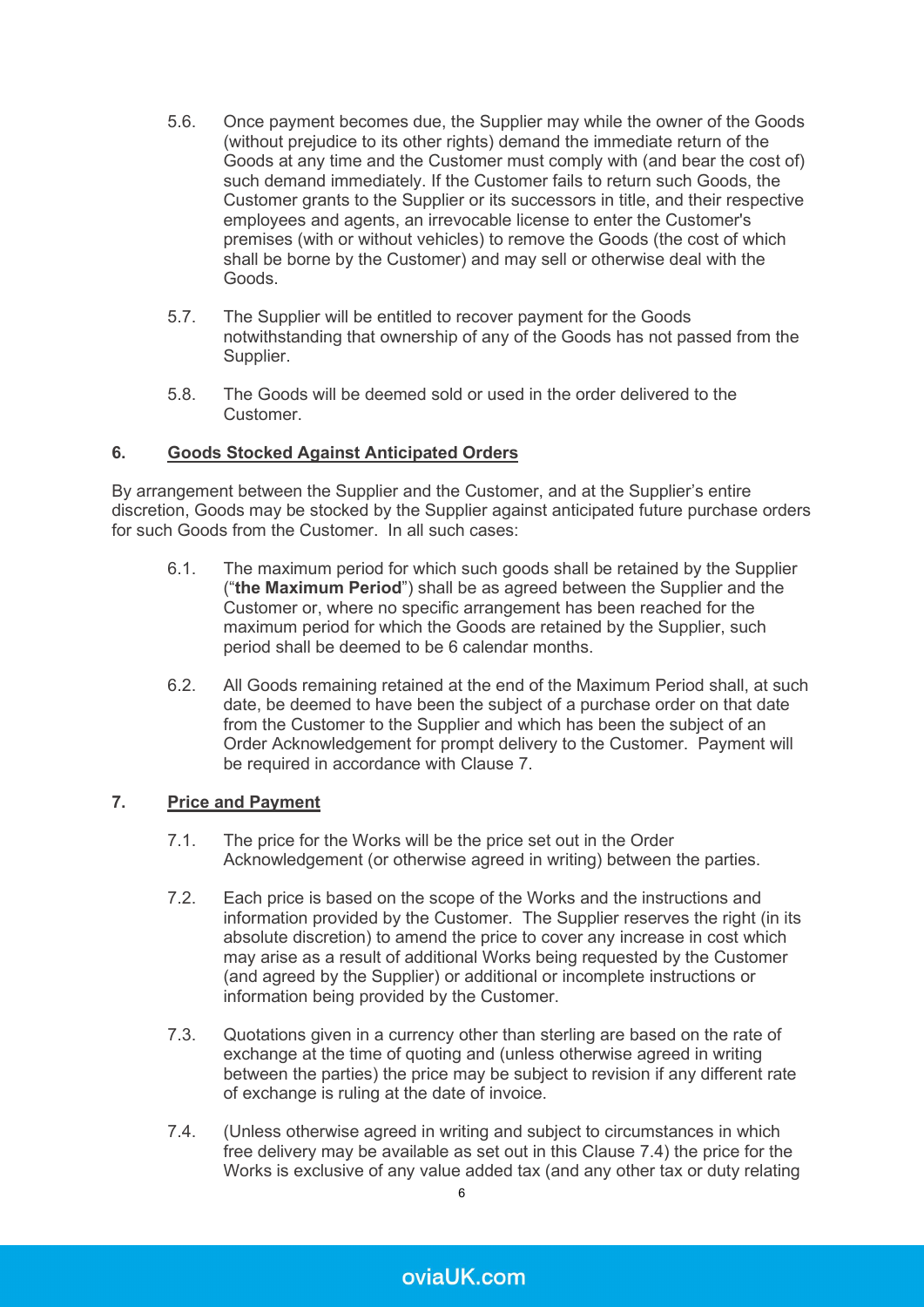to the manufacture, transportation, sale or delivery of the Works) and any costs or charges in relation to export and/or import, packaging, loading, unloading, carriage and insurance. Such costs and expenses will be paid by the Customer when it is due to pay for the Works. Works may qualify for free delivery, depending on the designation of the Customer and the volume of Works ordered in a given period. Further details may be obtained from the Supplier's Sales Office.

- 7.5. Where the Supplier agrees (in its discretion) to bring forward the date of delivery of the Works at the Customers request any additional costs reasonably incurred by the Supplier shall be charged to the Customer in addition to the Contract price.
- 7.6. the Supplier may invoice the Customer for the Works at any time after the delivery of the Works or the delivery of any instalment (as appropriate). If any delivery is postponed at the request or by the default of the Customer then the Supplier may submit its invoice at any time after the Works are ready for delivery or would have been ready but for such request or default on the part of the Customer.
- 7.7. (Unless otherwise agreed in writing) where the terms for payment in the Order Acknowledgement show "**COD**", the Supplier will not be bound to deliver the Goods until the Customer has paid the price for them. Payment shall be due before the Delivery Date.
- 7.8. (Unless otherwise agreed in writing) where the terms for payment in the Order Acknowledgement show "Net", payment of the price will be due on the date when the period as specified in the Order Acknowledgement expires.
- 7.9. Where no terms for payment are set out in the Order Acknowledgement or otherwise agreed in writing payment of the price will be made within 30 days from the date of delivery of the Works.
- 7.10. No payment will be deemed to have been received until the Supplier has received cleared funds.
- 7.11. Time for payment will be of the essence of the Contract and the Customer will indemnify the Supplier against all reasonable expenses, debt recovery fees, Court fees, solicitor's fees and disbursements incurred by the Supplier in recovering overdue amounts.
- 7.12. All payments payable to the Supplier under the Contract will become due immediately on termination of this Contract notwithstanding any other provision of these Conditions.
- 7.13. The Customer will make all payments due under the Contract without any deduction whether by way of set-off, counterclaim, discount, abatement or otherwise unless the Customer has a valid court order requiring an amount equal to such deduction to be paid by the Supplier to the Customer.
- <span id="page-6-0"></span>7.14. the Supplier may (but will not be obliged) at any time or times without notice to the Customer set off any liability of the Customer to the Supplier against any liability of the Supplier to the Customer (in either case howsoever arising and whether such liability is present, future, liquidated or unliquidated). the Supplier and Customer agree that in exercising this right to set off, the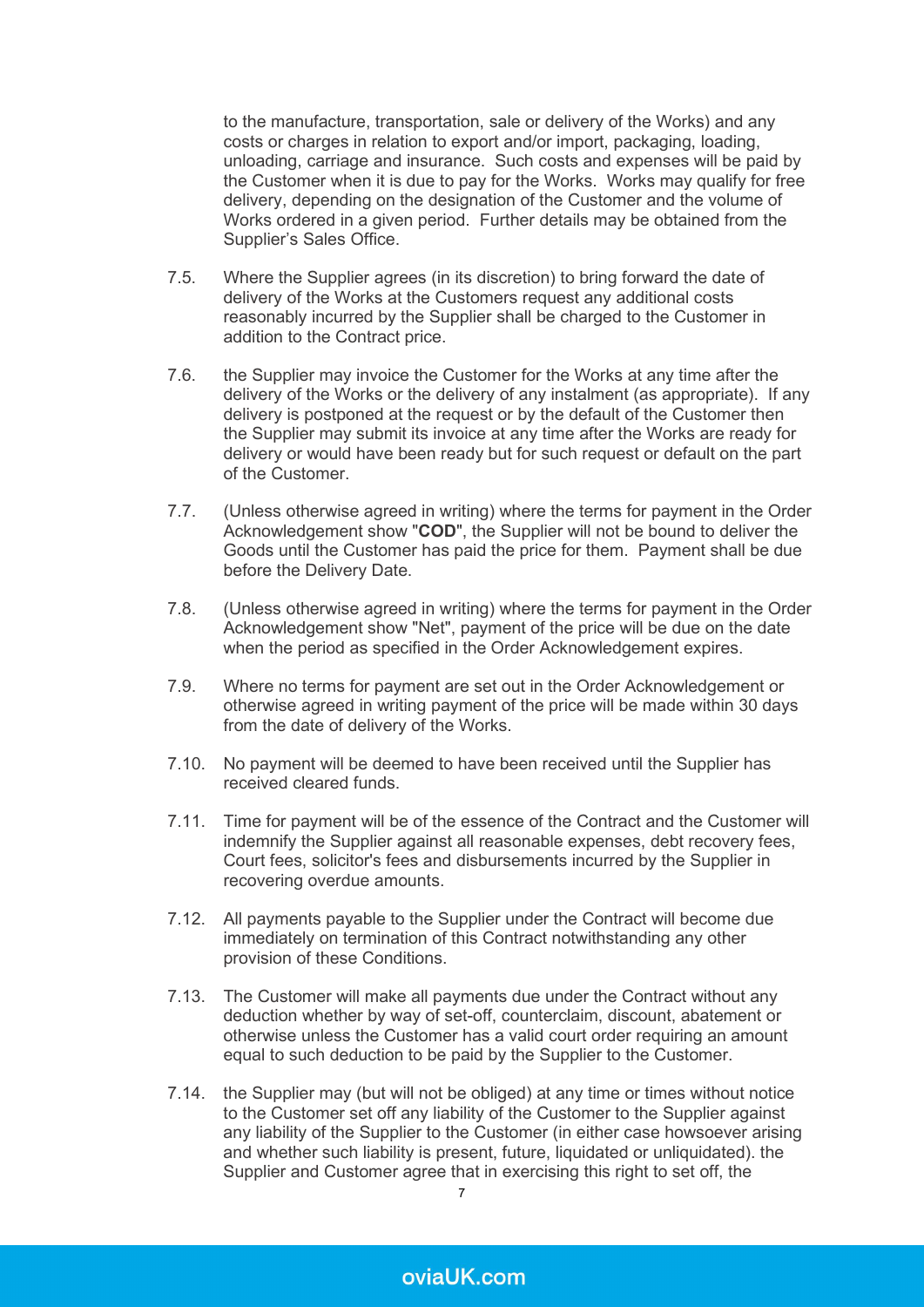Supplier shall be doing no more than discharging its own liability by the application of its own asset. Any exercise by the Supplier of its rights under these Conditions will be without prejudice to any other rights or remedies available to the Supplier under these Conditions or otherwise.

- <span id="page-7-1"></span>7.15. If the Customer fails to pay the Supplier any sum due pursuant to the Contract the Customer will, subject to Clause [7.16,](#page-7-0) be liable to pay interest to the Supplier on such sum from the due date for payment at an annual rate of 4% above the base lending rate of HSBC Bank plc from time to time accruing on a daily basis until payment is made in full (whether before or after any judgement).
- <span id="page-7-0"></span>7.16. As an alternative to its remedy in Clause [7.15](#page-7-1) the Supplier reserves the right to claim interest under the Late Payment of Commercial Debts (Interest) Act 1998.
- 7.17. Without prejudice to the provision of Clauses [7.14](#page-6-0) and [7.15](#page-7-1) if the Customer fails or the Supplier reasonably believes that the Customer will fail to pay for the Work or any other work under any other contract when due the Supplier may:
	- 7.17.1. demand payment of all outstanding balances whether due or not under this Contract or any other contract between the Customer and the Supplier;
	- 7.17.2. treat the Contract or any other contract between the Customer and the Supplier as repudiated by the Customer;
	- 7.17.3. suspend any future performance of the Contract or any other contract between the Customer and the Supplier until all overdue sums have been paid; or
	- 7.17.4. appropriate any payments made by the Customer to such of the Works (or such works supplied under any other contract between the Customer and the Supplier) as the Supplier may think fit (notwithstanding any purported appropriation by the Customer).

# **8. Credit Limits**

- 8.1. The Supplier shall set limits on the value of Works the Customer may order at any time and the total liability of the Customer to the Supplier from time to time ("**Credit Limit**").
- 8.2. The provision of any Credit Limit shall be entirely at the Supplier's discretion and may be subject to the provision by the Customer of such information as the Supplier may from time-to-time request. The Supplier may raise, lower or remove any Credit Limit at its entire discretion at any time.

# **9. Product Guarantees**

9.1. Product Guarantees (if provided) shall be subject to their own terms which the Customer acknowledges that it must strictly adhere to, otherwise the benefit of the Product Guarantee may be lost.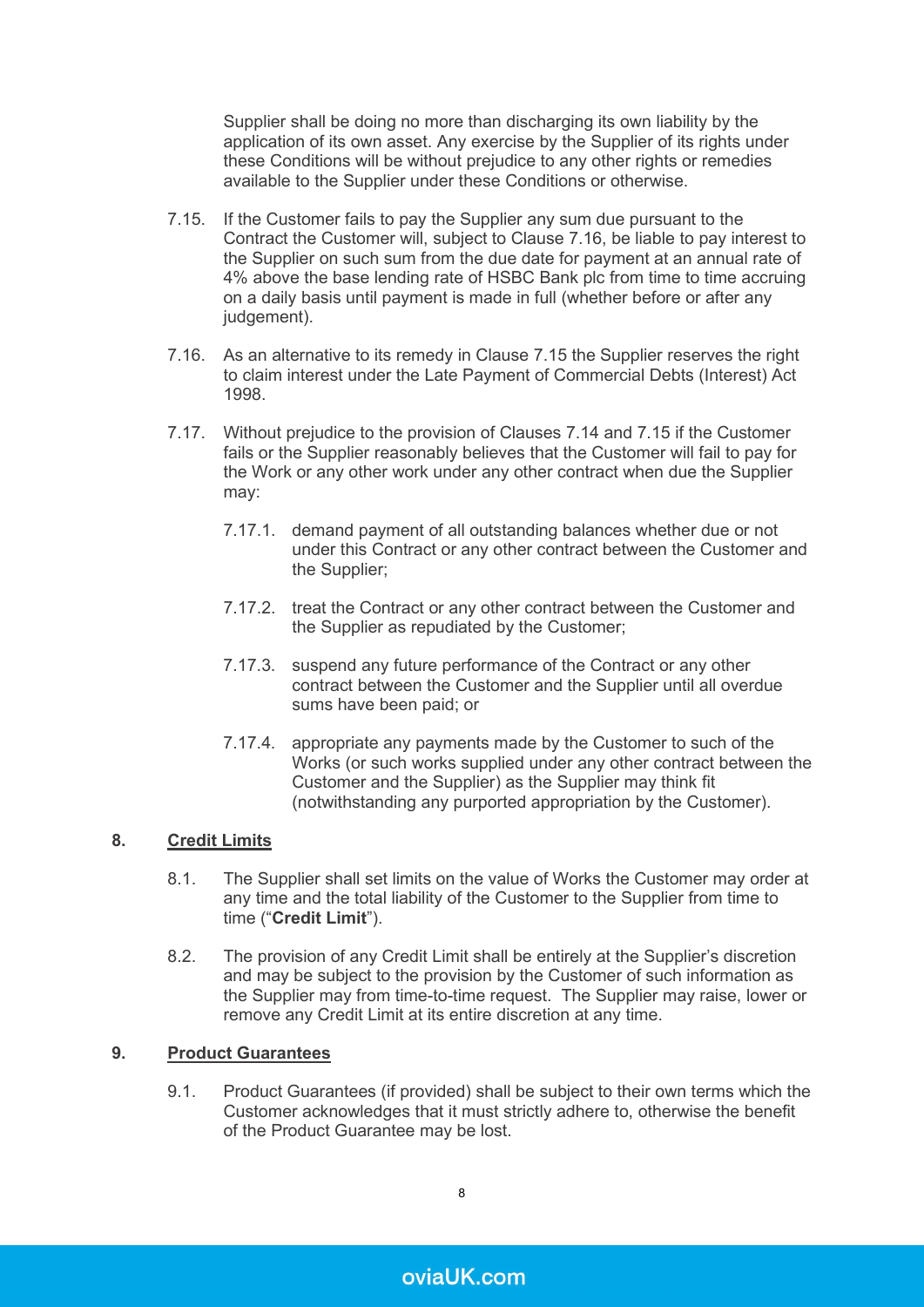- 9.2. The Supplier may withdraw or amend the terms of any Product Guarantees relating to any Works at any time. Such withdrawals or amendments will apply to all purchase orders accepted by the Supplier following the date of such withdrawals or amendments regardless of whether the Customer has received notice of such withdrawals or amendments.
- 9.3. Product Guarantees are personal to the Customer and the benefit of any Product Guarantees may not be assigned by the Customer to any person.

# <span id="page-8-0"></span>**10. Quality**

- 10.1. The Customer acknowledges that the Supplier is not the manufacturer of the Goods and may not itself perform any or all of the Services and that the Supplier's expertise is in the sourcing of the Works only. The Customer acknowledges that as an intermediate supplier of the Goods the Supplier only checks the external packaging of the Goods for obvious signs of damage and does not in any way inspect the quality or condition of the Goods themselves.
- 10.2. The Customer acknowledges that the manufacturer of the Works typically provides warranty assurances directly for the benefit of end users of the **Works**
- 10.3. The Customer acknowledges that the Supplier does not hold itself out as having any particular expertise in relation to the actual Works and the Customer agrees that it relies entirely on its own skill and judgement in evaluating the suitability and fitness of the Works for its purpose.
- 10.4. The Customer acknowledges that the prices charged by the Supplier for the Works are based strictly on the quality assurances set out in this Clause [10.](#page-8-0)
- <span id="page-8-2"></span>10.5. Based on the acknowledgements set out in this Clause [10](#page-8-0) the Supplier will:
	- 10.5.1. use its reasonable endeavours to transfer to the Customer the benefit of any warranty or guarantee given to the Supplier;
	- 10.5.2. comply with its returns policy as set out in Clause [11;](#page-8-1) and
	- 10.5.3. (where the Supplier itself performs the Services rather than procuring a third party to perform the Services to the Customer on behalf of the Supplier) perform the Services with reasonable skill and care.
- 10.6. The Customer agrees that the Supplier will not (subject to Clauses [10.5](#page-8-2) and [12.1\)](#page-11-1) be responsible for or give any warranties in relation to the quality or suitability of the Works save for any Product Guarantees and that provided the Supplier complies with the provisions of Clause [10.5](#page-8-2) the Supplier will (subject to Clause [12.2\)](#page-11-0) have no further liability (in contract, tort (including but not limited to negligence) or otherwise) for any quality or suitability claims in relation to the Works.

#### <span id="page-8-1"></span>**11. Returns Policy**

11.1. Any Goods to be returned by the Customer to the Supplier will only be dealt with by the Supplier in accordance with the provisions set out in this Clause [11.](#page-8-1)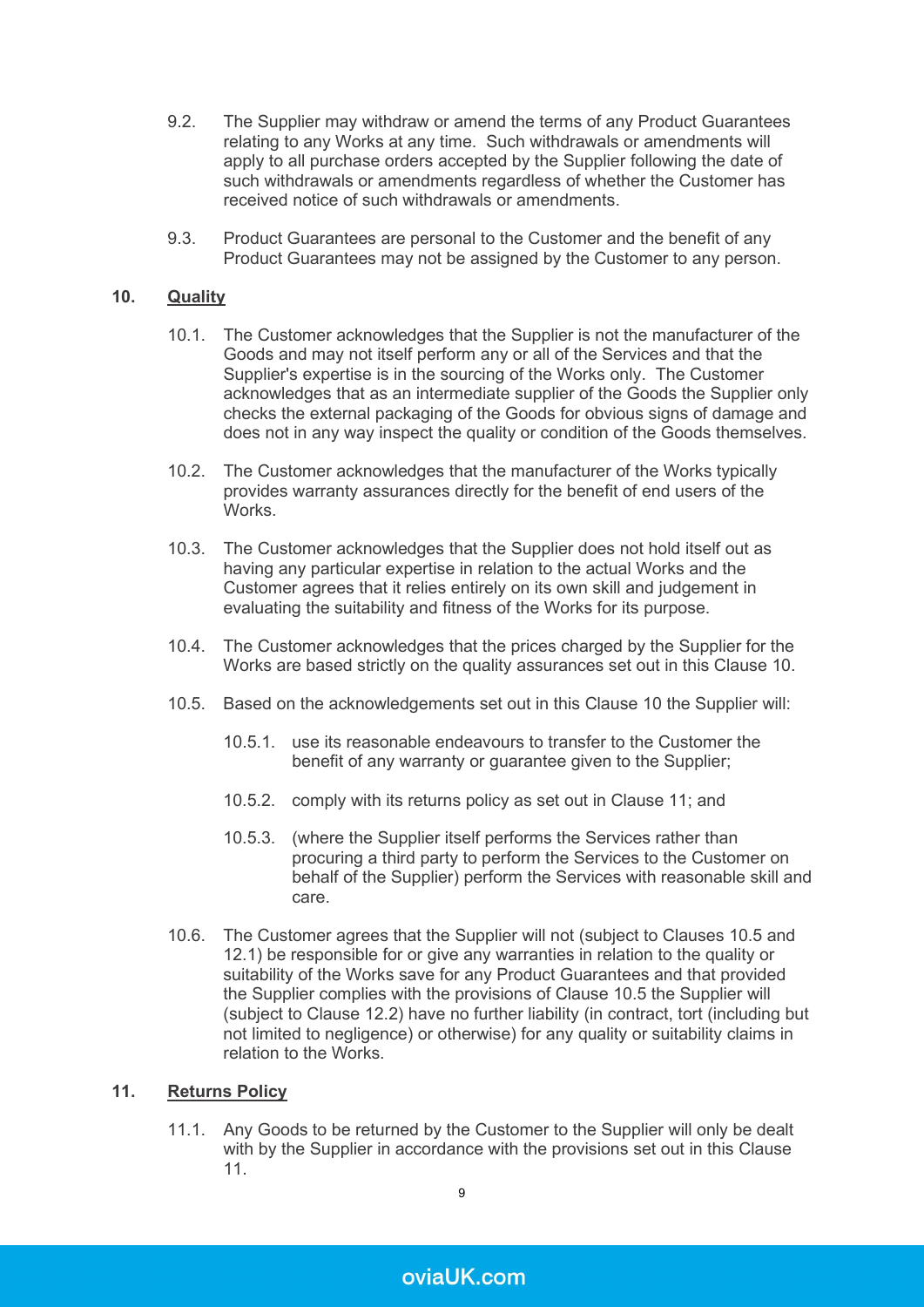- 11.2. Where the Customer wishes to return any Goods (for any reason) the Customer should first contact the Supplier's Sales Office.
- 11.3. Returns Authorisation Number ("**RAN**"). An RAN must be obtained from the Supplier's Customer Service Office before any return will be processed in accordance with this Clause [11.](#page-8-1) Goods returned without a valid RAN are likely to be rejected by the Supplier (see Clause [11.9](#page-10-1) below). RANs are valid for 10 days from the date of issue. If the Goods are not returned within 10 days the RAN will be cancelled and a new RAN must be requested if the Customer still wishes to return the Goods. When preparing the Goods for return the Customer must ensure that a debit note is included which is consistent with the RAN and which clearly states the RAN on its face.
- <span id="page-9-0"></span>11.4. Unwanted Goods: Unwanted Goods will not be accepted for return by the Supplier following the date 1 month from the date of delivery to the Customer. Within that period, unwanted Goods shall be accepted for return by the Supplier, at its discretion, as follows:
	- 11.4.1. For "Standard Customers", returns received within 14 days of the date of delivery to the Customer shall not be subject to a handling/restocking fee and returns received after 14 days from the date of delivery to the Customer but within 1 month of the date of delivery to the Customer shall be subject to a 20% handling/restocking fee;
	- 11.4.2. For "Elite Customers", returns received within 14 days of the date of delivery to the Customer shall be subject to a 10% handling/restocking fee and returns received after 14 days from the date of delivery to the Customer but within 1 month of the date of delivery to the Customer shall be subject to a 20% handling/restocking fee; and
	- 11.4.3. Unwanted Goods retuned the date 1 month from the date of delivery to the Customer will be dealt with under Clause [11.9.](#page-10-1)
- 11.5. Returns Due to Late Delivery: Returns due to late delivery must be requested within 24 hours of the due delivery date. The original purchase order must contain details of any cut-off delivery date and the Supplier must agree in writing that a deadline for delivery had been accepted by the Supplier. If the Supplier has accepted such deadline the Supplier will at its own cost arrange for the collection of goods falling into this category.
- 11.6. Defective On Arrival ("**DOA**") Goods:
	- 11.6.1. DOA Goods are those which have a fault on delivery. The fact that there is a fault must be confirmed by someone with technical knowledge and the Customer must provide as much specific technical detail as is reasonably possible. DOA Goods must be notified within 14 days of delivery of the Goods in order to qualify for credit or replacement (at the Supplier's option and in the Supplier's absolute discretion). The packaging of the Goods must be in pristine condition otherwise the Customer will be subject to a 20% handling/restocking fee. The freight cost of returning the Goods to the Supplier will be the responsibility of the Customer. The Supplier will meet the reasonable costs of returning replacement Goods (as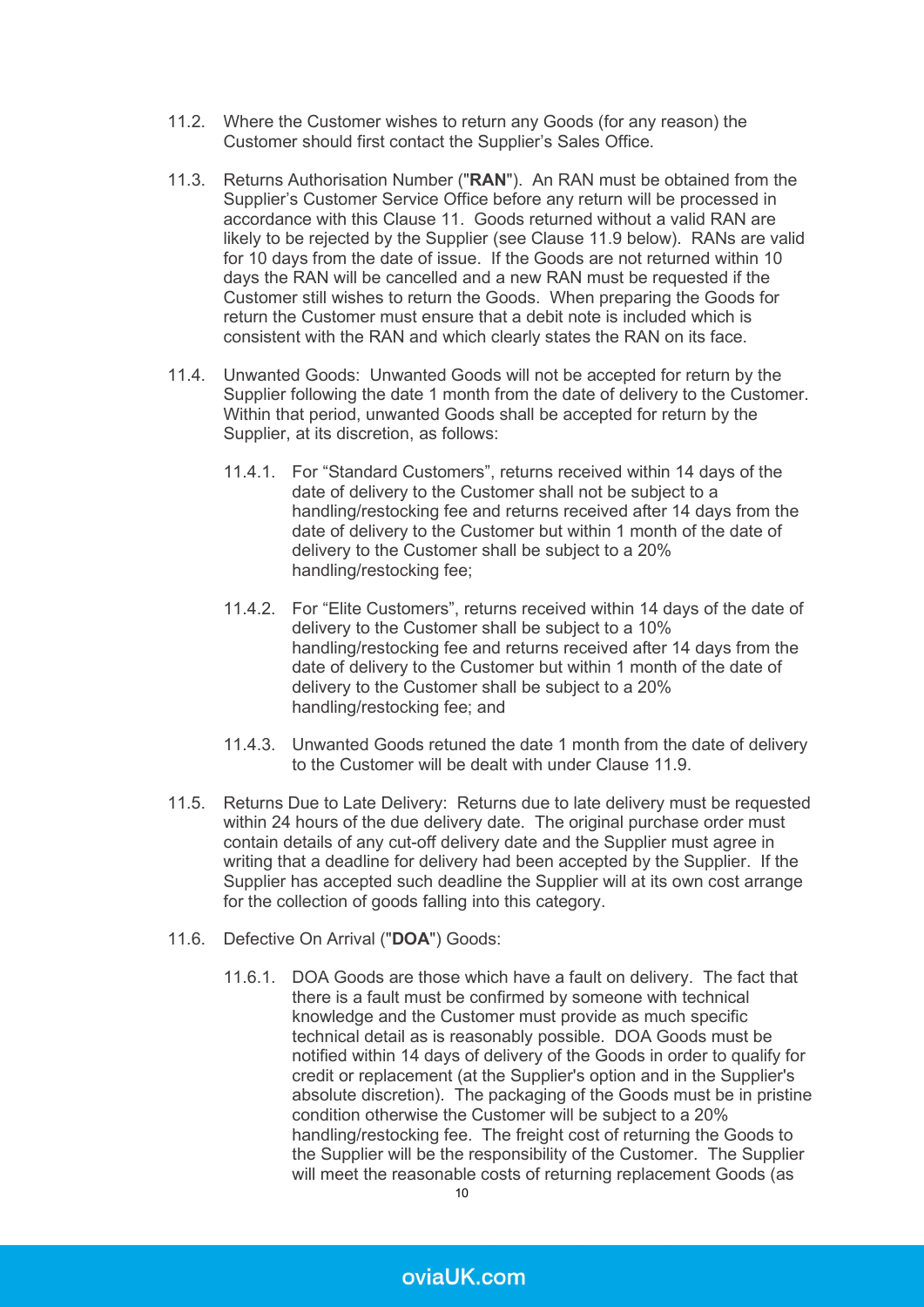appropriate) to the Customer and also any carriage costs incurred in sorting the problem out.

- 11.6.2. No Defect Found ("**NDF**"). If Goods are returned and are found to be of NDF status they shall be treated as unwanted Goods under Clause 11.4
- <span id="page-10-0"></span>11.7. Goods Returned Not In Original Condition. Goods returned where the packaging and/or contents is found not to be in its original condition are likely to be rejected on return. Should the Supplier agree to accept such Goods (in its absolute discretion) the Supplier reserves the right to impose an additional handling/re-stocking fee of 20% of the original sale value of the Goods. Should items be damaged in transit during its return to the Supplier it is the responsibility of the Customer (and not the Supplier) to take this matter up with the carriers.
- 11.8. Packaging and Labelling. Where possible, the packaging of the Goods being returned should be protected by using an outer cover. The Customer should not write on, or attach labels, to the packaging itself if this can be avoided. When preparing the Goods for return the Customer should ensure that the RNN is easily visible on the debit note accompanying the Goods.
- <span id="page-10-1"></span>11.9. Any Goods returned otherwise than in accordance with the foregoing provisions and any Goods which are NDF shall be either rejected by the Supplier or, at its discretion, stored for no longer than 14 days by the Supplier and the Customer must arrange for collection of such Goods in such period, failing which, the Supplier shall be entitled to dispose of such Goods without compensation or payment to the Customer.
- 11.10. Overdue Accounts. The Supplier may, at its discretion, refuse returns from any Customer whose account is overdue.
- 11.11. the Supplier will not be obliged to comply with any of the provisions in this Clause [11](#page-8-1) in relation to allegedly faulty Goods unless
	- 11.11.1. (where the Goods are faulty and the fault is apparent on reasonable inspection) the Customer gives written notice of the fault to the Supplier within 7 days of the date of delivery of the Goods; and
	- 11.11.2. (where the Goods are faulty and fault is not apparent on reasonable inspection) the Customer gives written notice of the fault to the Supplier within 7 days of the date when the Customer discovers or ought reasonably to have discovered the fault.
- 11.12. Notwithstanding any other provision of this Clause [11](#page-8-1) if the Goods are found to be faulty but:
	- 11.12.1. the fault arises as a result of the Customer's or any other person's negligence;
	- 11.12.2. the fault arises as a result of fair wear and tear or abnormal working conditions;
	- 11.12.3. the fault arises as a result of any misuse, physical damage (including but not limited to faulty installation, dropping, spillage or foreign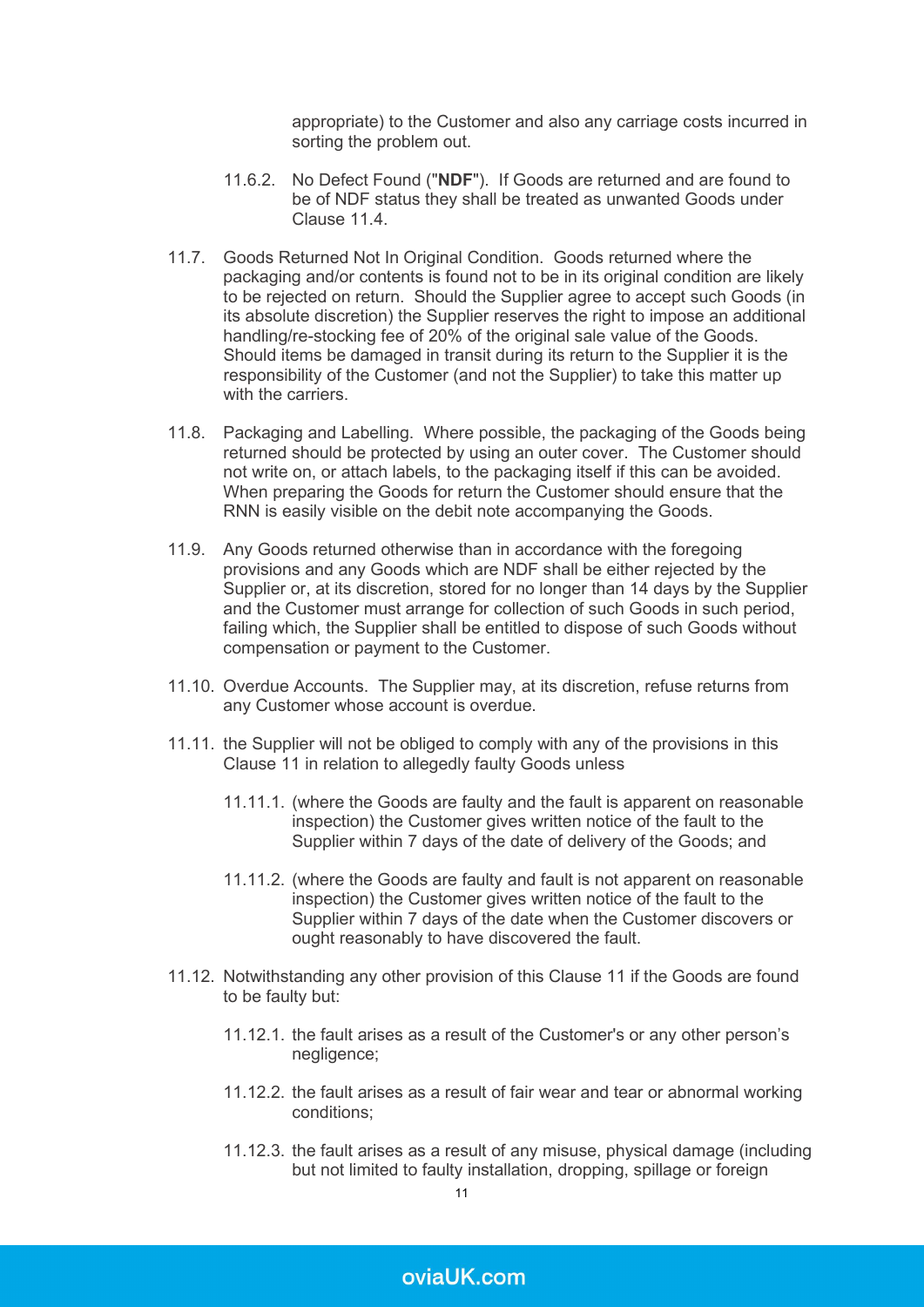objects) or accident (unless the Supplier is directly responsible for such);

- 11.12.4. the Customer or any other person makes any further use of the Goods after giving written notice of a fault;
- 11.12.5. the fault arises because the Customer or any other person has failed to follow the Supplier's or the manufacturer's instructions (whether oral or in writing) as to the storage, assembly, use, installation, handling or maintenance of the Goods or (if there are none) good trade practice;
- 11.12.6. the fault arises as a result of any testing or commissioning of the Goods performed by the Customer or any other person;
- 11.12.7. the fault arises as a result of any alteration, servicing or repair of the Goods not made by the Supplier; or
- 11.12.8. the Customer acknowledges that the Contract states that the Goods are sold in their actual state without warranty;

then the Customer acknowledges that the Supplier is not obliged to comply with its obligations under this Clause [11,](#page-8-1) and the Supplier reserves the right to apply a reasonable labour charge to the Customer without completing any repair and the Supplier reserves the right to retain the Goods until a purchase order is received covering the labour charge and the return freight cost.

#### <span id="page-11-3"></span><span id="page-11-1"></span>**12. Limitation of Liability**

- 12.1. All warranties, conditions and other terms implied by statute or common law (except for the conditions implied by section 12 of the Sale of Goods Act 1979 but subject always to the provisions of Clause [15.2\)](#page-13-0)) are, to the fullest extent permitted by law, excluded from the Contract.
- <span id="page-11-0"></span>12.2. Nothing in these Conditions exclude or limit the liability of the Supplier for fraudulent misrepresentation or for any death or personal injury caused by the Supplier's negligence.

<span id="page-11-2"></span>THE CUSTOMER'S ATTENTION IS IN PARTICULAR DRAWN TO THE PROVISIONS OF CLAUSES [12.3](#page-11-2) AND [12.4](#page-12-0)

- 12.3. (Subject to Clauses [12.1](#page-11-1) and [12.2\)](#page-11-0) the Supplier will not be liable to the Customer in contract, tort (including but not limited to negligence), misrepresentation or otherwise for any:
	- 12.3.1. economic loss of any kind (including but not limited to loss of use, profit, anticipated profit, business, contracts, overhead recovery, machining costs, revenue or anticipated savings);
	- 12.3.2. any damage to the Customer's reputation or goodwill;
	- 12.3.3. any product recall or business interruption costs: or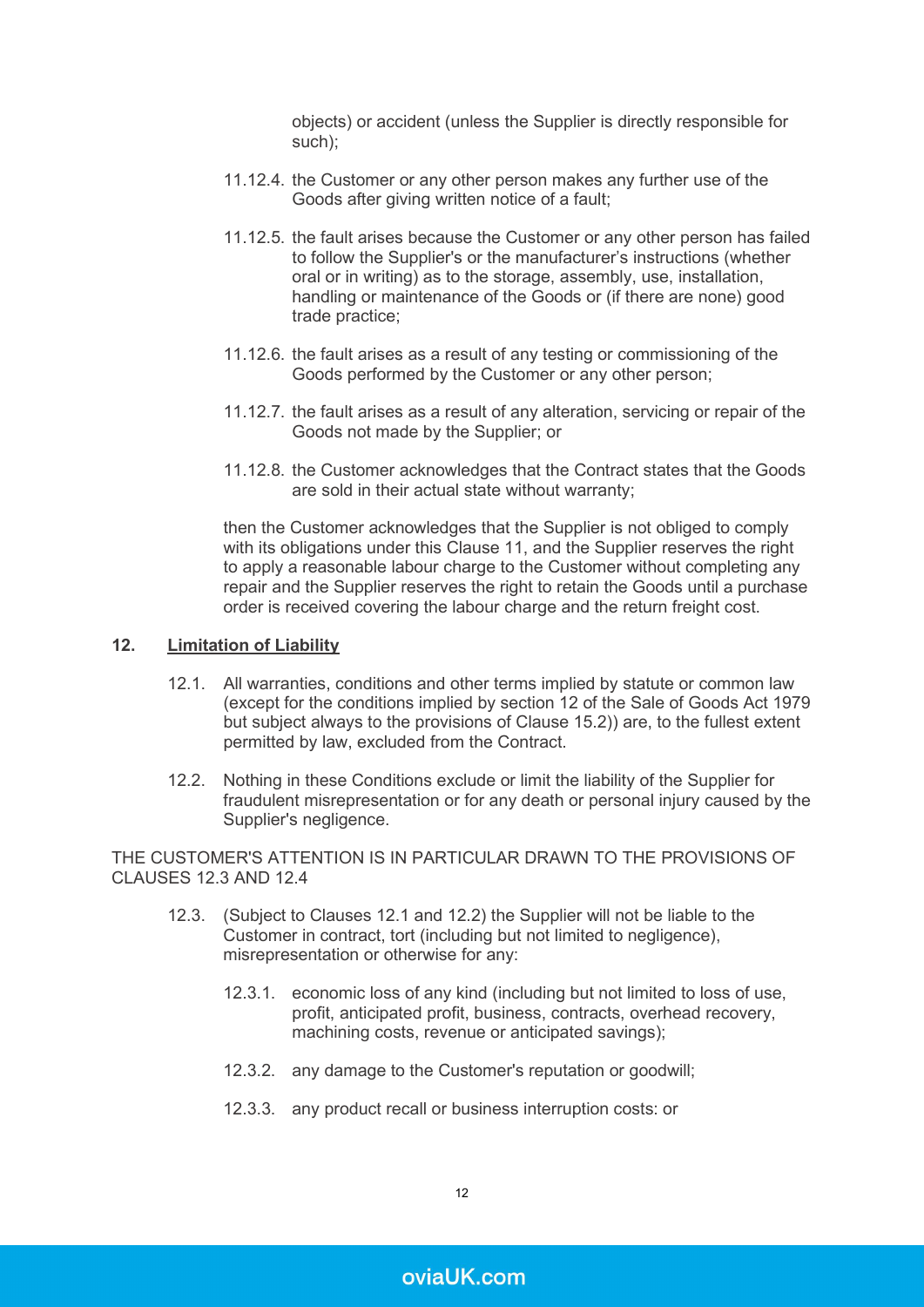- 12.3.4. any other special, indirect or consequential loss or damage (even if the Supplier has been advised of such loss or damage) arising out of or in connection with the Contract.
- <span id="page-12-0"></span>12.4. (Subject to the provisions of clause Clauses [12.1,](#page-11-1) [12.2](#page-11-0) and [12.3\)](#page-11-2) the Supplier's total liability in contract, tort (including but not limited to negligence), misrepresentation or otherwise arising out of or in connection with this Contract will be limited to the Contract price.
- 12.5. The provisions of this Clause [12](#page-11-3) shall survive the termination or expiry (for whatever reason) of this Contract.
- 12.6. THE PRICES CHARGED FOR THE WORKS ARE BASED STRICTLY ON THE UNDERSTANDING OF ACCEPTANCE BY THE CUSTOMER OF THE PROVISIONS IN THE CONTRACT FOR THE LIMITATION OF THE SUPPLIER'S LIABILITY. SHOULD THE CUSTOMER REQUIRE THE SUPPLIER TO ACCEPT ADDITIONAL LIABILITY THIS MAY BE DISCUSSED BETWEEN THE PARTIES AND THE PRICE INCREASED ACCORDINGLY.

#### <span id="page-12-1"></span>**13. The Customer's Property**

- 13.1. While the Supplier will take reasonable care of the Customer's Property whilst it is in the Supplier's possession, control or custody the Customer's Property will (unless otherwise agreed in writing) remain at the Customer's risk and responsibility.
- 13.2. the Supplier will not be liable for any loss or damage to the Customer's Property unless such loss or damage arises as a direct result of the Supplier's negligence. Where the Supplier is liable under this Clause [13.1](#page-12-1) the Supplier's liability to the Customer will be limited to the actual cost of the replacement or repair of the loss or damage to the Customer's Property.
- 13.3. The Customer will ensure that the Customer's Property is in good condition and suitable for use by the Supplier in the performance of the Contract and while the Supplier will use reasonable endeavours to verify any relevant aspects of the Customer's Property no responsibility is accepted by the Supplier for its accuracy.
- 13.4. Any defect in the Works which is due in whole or in part to the Customer's Property will not entitle the Customer to terminate the Contract, reject the Works, make any deductions from the Contract price or claim damages in respect of such defect.
- 13.5. The Customer will keep the Supplier indemnified in full against all liability, loss, damage, injury, claim, action, demand, expense or proceeding awarded against or incurred by the Supplier as a result of or in connection with the use by the Supplier of the Customer's Property.
- 13.6. The Supplier (without prejudice to any other remedy it may have) has a general lien on all of the Customer's Property in its possession (for any reason) in respect of all sums owed to the Supplier by the Customer.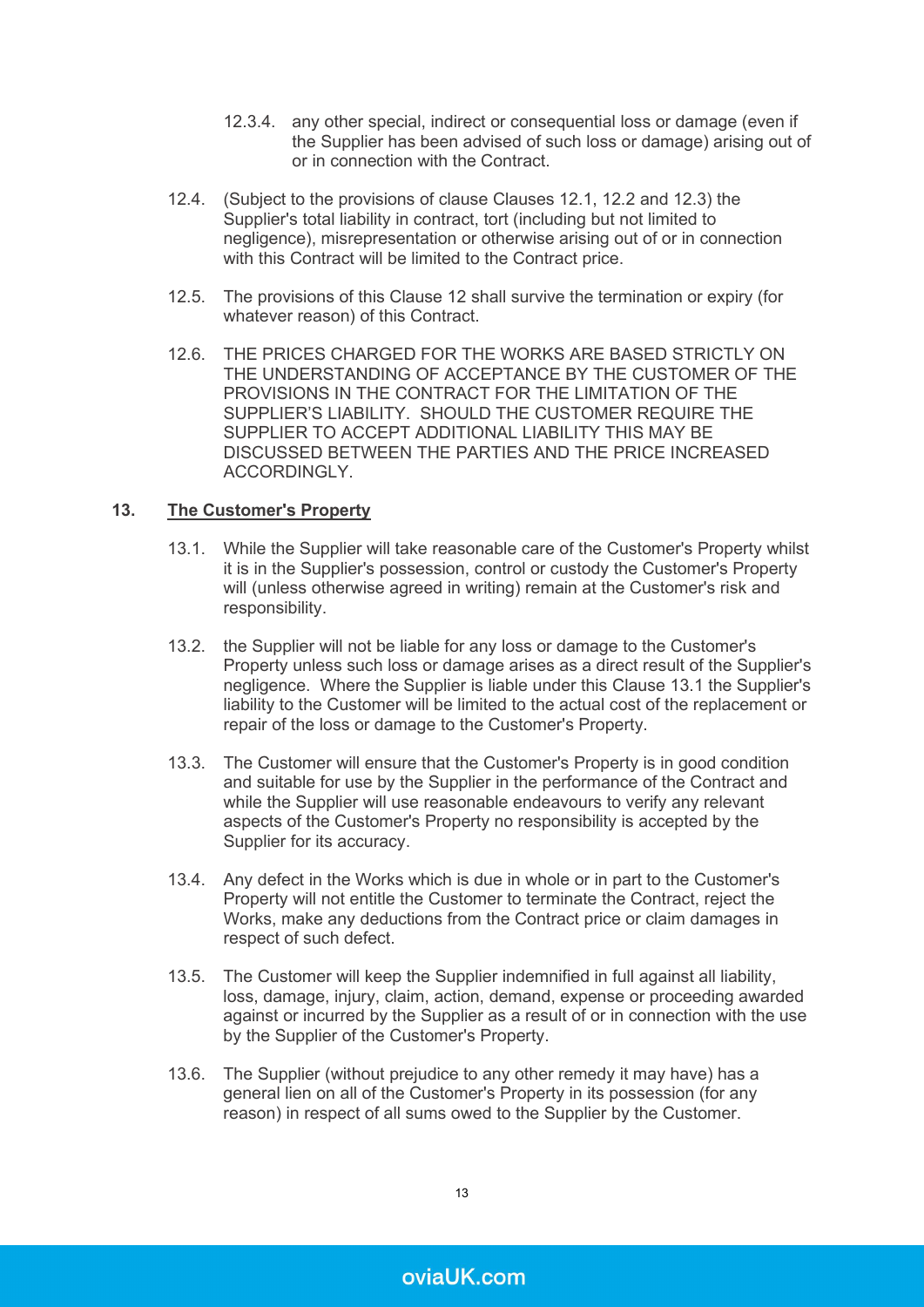# **14. Confidentiality**

- 14.1. The Customer will keep confidential all technology, technical data, commercial information, know-how, specifications, inventions, processes, initiatives and other information which is of a confidential nature and which has been disclosed to the Customer by the Supplier or its agents and any other confidential information concerning the Supplier's business or its products which the Customer may obtain as a result of or in connection with the Contract ("**Confidential Information**").
- 14.2. The Customer will restrict disclosure of the Confidential Information to such of its employees, agents or subcontractors as need to know the same and will ensure that such employees, agents or subcontractors are subject to equivalent obligations of confidentiality as bind the Customer.
- 14.3. The Customer will not without the prior written consent of the Supplier publish or disclose the Confidential Information to any third party or make any use of the Confidential Information except to the extent necessary to implement the **Contract**

#### **15. IPR**

- 15.1. The Customer will keep the Supplier indemnified in full against all liability, loss, damage, injury, claim, action, demand, expense or proceeding in respect of any infringement or alleged infringement of any IPR resulting from any use by the Supplier of the Customers Property or any compliance by the Supplier with the Customer's instructions, whether express or implied.
- <span id="page-13-0"></span>15.2. Nothing in these Conditions will be construed as any representation or warranty by the Supplier that the design, manufacture, use or sale of the Works is not an infringement of any third party intellectual property rights and the Customer acknowledges that the Supplier only transfers such title as the Supplier has.

# **16. Termination**

- 16.1. the Supplier may terminate the Contract immediately if:
	- 16.1.1. the Customer fails to pay the price on the due date;
	- 16.1.2. the Customer is in breach of any term of the Contract and (where remediable) has failed to remedy such breach within 28 days of receipt of written notice specifying the breach and requiring it to be remedied;
	- 16.1.3. there is a material change in the ownership or control of the Customer; or
	- 16.1.4. the Customer is wound up or becomes insolvent or has a receiver or administrative receiver appointed or suffers the appointment or the presentation of a petition for the appointment of an administration or any equivalent or analogous event occurs in any jurisdiction.
- 16.2. The termination of the Contract (howsoever arising) will be without prejudice to any rights and remedies which may have accrued to either party.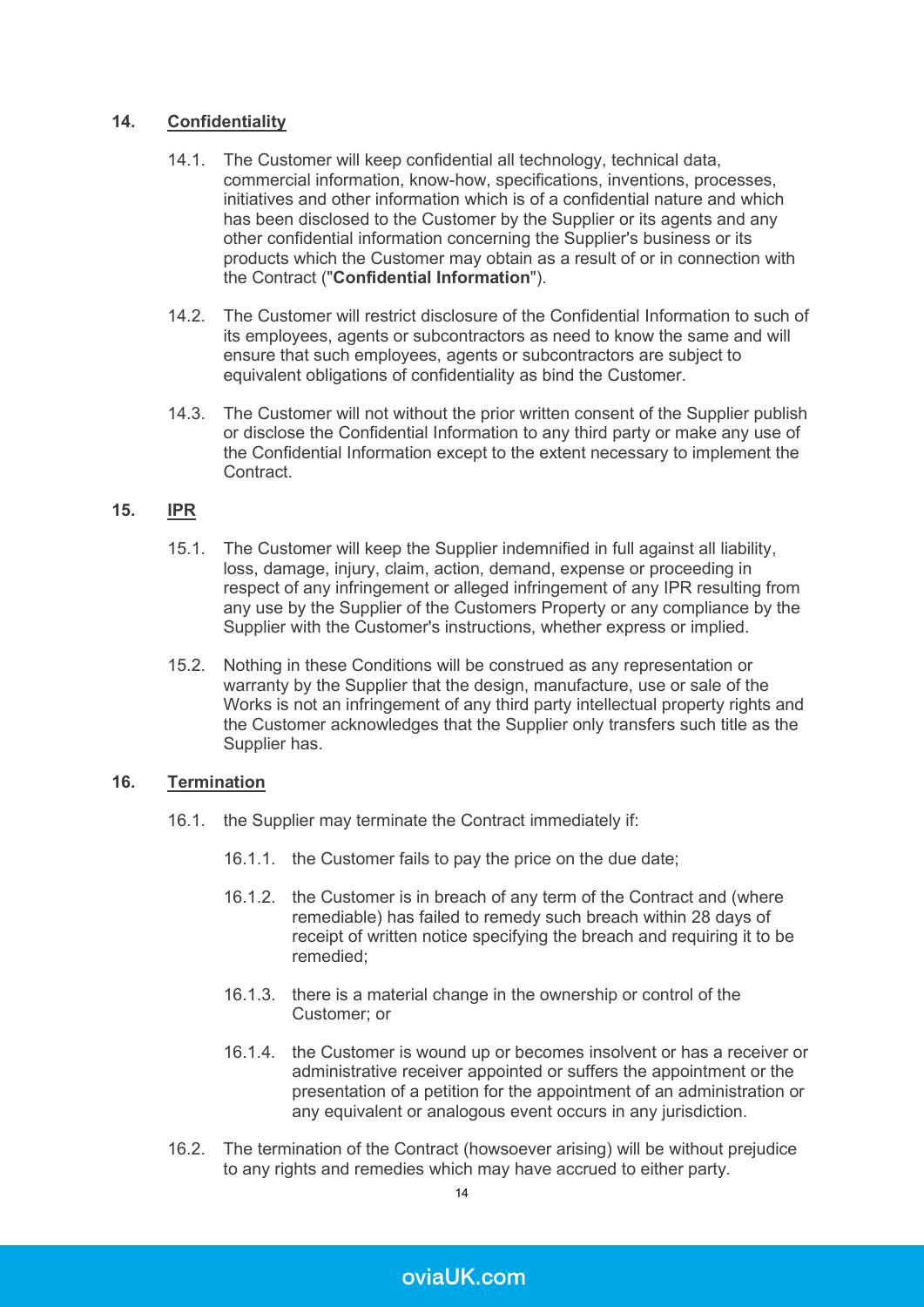16.3. Any Conditions which expressly or impliedly have effect after termination or expiry will continue to be enforceable notwithstanding termination or expiry.

# <span id="page-14-0"></span>**17. Export Sales**

- 17.1. Where the Works are supplied for export from the United Kingdom the provisions of this Clause [17](#page-14-0) will (subject to any special terms agreed in writing between the parties) apply despite any other provision of these Conditions.
- 17.2. The Uniform Laws on International Sales Act 1967 will not apply.
- 17.3. Unless otherwise agreed in writing the currency will be pounds sterling. The Customer will where requested by the Supplier establish and maintain in favour of the Supplier an irrevocable and confirmed letter of credit in English with a UK clearing bank payable on drafts drawn at sight on presentation to the bank by the Supplier of a certified copy of the Supplier's invoice. All bank charges and other expenses in relation to the letter of credit will be borne by the Customer.
- 17.4. Unless otherwise agreed in writing Works will be sold Ex Works (the Supplier's warehouse in the UK) (as defined in INCOTERMS 2000 Edition).
- 17.5. The Customer will be responsible for complying with any legislation or regulation governing the export of the Works from the United Kingdom and the importation of the Works into the country of destination and for payment of any relevant duties or taxes.

## **18. WEEE Regulations**

- 18.1. The Customer is responsible under the WEEE Regulations for the environmentally sound disposal of EEE when it is discarded as WEEE.
- 18.2. The Supplier may, at its discretion, offer a "take back" option in relation to WEEE items, but this will be subject to agreement on a case by case basis and may incur a charge.
- 18.3. A source of local disposal of WEEE may be available to the Customer by telephoning 01388 721 000 or by emailing [info@wercs.org](mailto:info@weelight.co.uk), whereby a free, "no obligations" quotation for collection and/or disposal may be provided. It should be noted, however, that the Supplier is not, however, responsible for this service and shall inherit no obligations to the Customer in relation to it.

# **19. Lien**

The Supplier will have in respect of unpaid debts due to it from the Customer a general lien on all property of the Customer which is in the Supplier's possession for whatever reason and whether worked upon or not.

# <span id="page-14-1"></span>**20. Force Majeure Etc**

the Supplier will not be liable to the Customer or be deemed to be in breach of these Conditions by reason of any delay in performing or failure to perform any of its obligations under these Conditions if such delay or failure was beyond the Supplier's reasonable control, was of an unexpected or exceptional nature or if the duration of the delay is not substantial. If the Supplier is unable to perform its obligations under these Conditions in accordance with